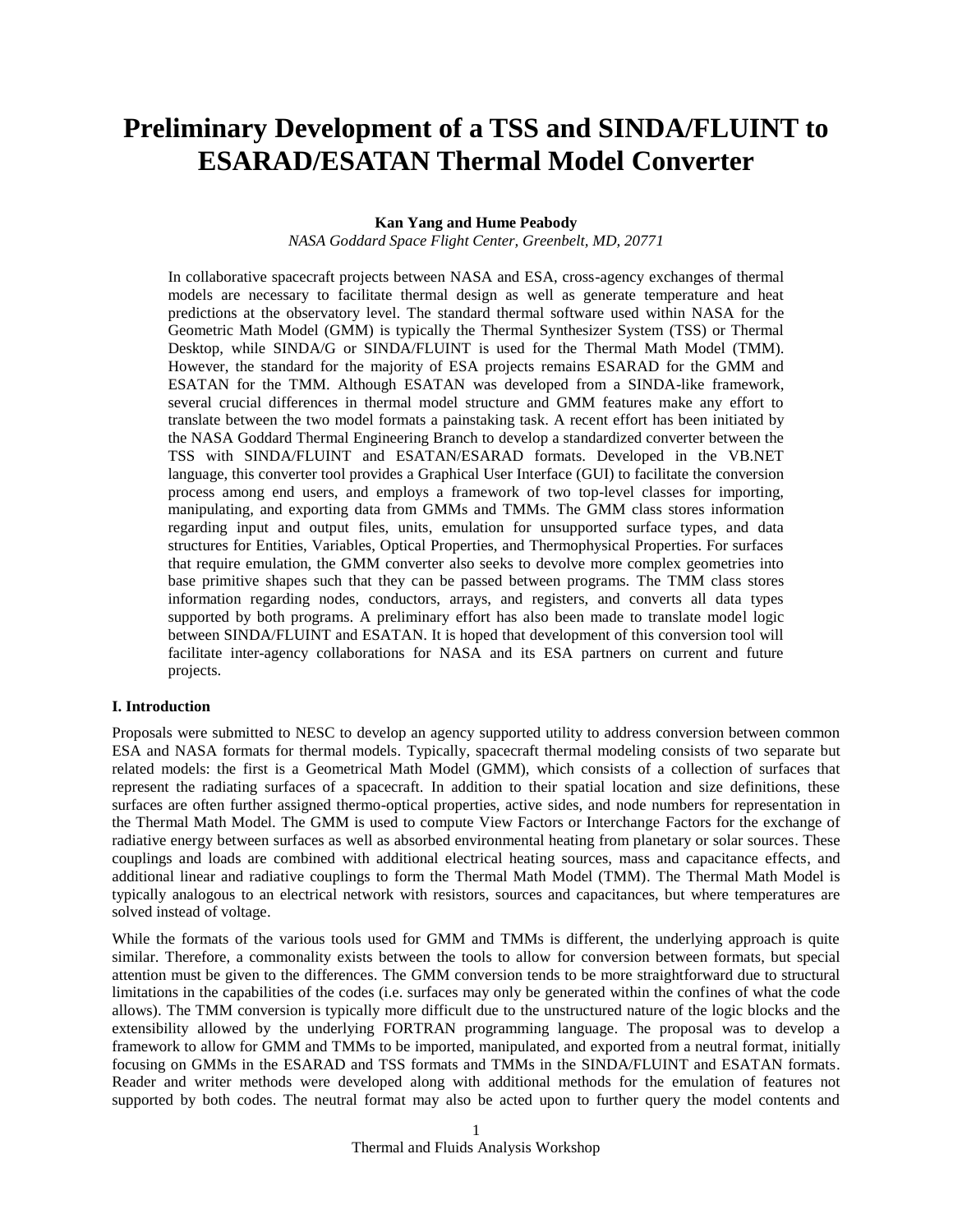evaluate or modify them programmatically. The capabilities and limitations of the framework are further described herein.

# **II. Geometrical Math Model: Framework**

The GMM Converter framework includes the necessary properties to specify the input and output file names, formats and units. It also includes collections of Surfaces, Optical Properties, Thermophysical Properties, Points, and Variables. These collections are populated by dedicated reader methods for the supported thermal analysis codes (currently TSS and ESARAD). Further methods are provided for the emulation of surface types that do not exist in both codes and the representation of subdivided surfaces by assemblies of single node surfaces to account for differences in node numbering order and surface subdivision capabilities of the supported codes. [Table 1](#page-1-0) shows the list of supported surface types.

| <b>Entity Type</b>                                                  | <b>TSS</b>                                | <b>ESARAD</b> | Subdividable? | Emulated?    | Emulation                          |  |  |
|---------------------------------------------------------------------|-------------------------------------------|---------------|---------------|--------------|------------------------------------|--|--|
| Assembly                                                            | Υ                                         | Y             | N/A           | N/A          |                                    |  |  |
| Rectangle                                                           | Υ                                         | Υ             | Y             | Y            | Rectangles                         |  |  |
| <b>Triangle</b>                                                     | Υ                                         | Υ             | $\mathsf{N}$  | N/A          |                                    |  |  |
| Trapezoid                                                           | Υ                                         | Υ             | Υ             | Y            | Triangles+Quadrilaterals           |  |  |
| <b>Disc</b>                                                         | Υ                                         | Υ             | Y             | Y            | <b>Discs</b>                       |  |  |
| Cylinder                                                            | Y                                         | Υ             | Υ             | Υ            | Cylinders                          |  |  |
| Sphere                                                              | Y                                         | Y             | Y             | Y            | Spheres                            |  |  |
| Cone                                                                | Υ                                         | Υ             | Y             | Υ            | Cones                              |  |  |
| Paraboloid                                                          | Υ                                         | Υ             | Υ             | Υ            | Paraboloids                        |  |  |
| Polygon                                                             | Υ                                         | N             | N             | Υ            | <b>Triangles</b>                   |  |  |
| Box5Sides                                                           | Υ                                         | N             | $\mathsf{N}$  | Υ            | Rectangles                         |  |  |
| Box6Sides*                                                          | Υ                                         | N             | N             | Υ            | Rectangles                         |  |  |
| Torus                                                               | Υ                                         | N             | Υ             | Υ            | Cones                              |  |  |
| Brick**                                                             | Υ                                         | N             | Υ             | Υ            | Rectangles                         |  |  |
| SolidCylinder**                                                     | Υ                                         | N             | Υ             | Υ            | Disc+Rect+Cyl                      |  |  |
| SolidSphere**                                                       | Υ                                         | N             | Υ             | Υ            | Sphere+Disc                        |  |  |
| Tetrahedron**                                                       | Υ                                         | N             | N             | Υ            | <b>Triangles</b>                   |  |  |
| SolidWedge**                                                        | Υ                                         | N             | N             | Υ            | Triangles+Rectangles               |  |  |
| NonUniformBrick**                                                   | Υ                                         | N             | N             | Υ            | Quadrilateral                      |  |  |
| Ellipse                                                             | Υ                                         | N             | Υ             | Υ            | <b>Triangles or Quadrilaterals</b> |  |  |
| Ellipsoid                                                           | Υ                                         | N             | Y             | $\mathsf{N}$ |                                    |  |  |
| Ogive                                                               | Υ                                         | N             | Y             | $\mathsf{N}$ |                                    |  |  |
| Hyperboloid                                                         | Υ                                         | N             | Υ             | N            |                                    |  |  |
| Elliptic_Cone                                                       | Y                                         | N             | Y             | N            |                                    |  |  |
| Box*                                                                | N                                         | Υ             | Υ             | Υ            | Rectangles                         |  |  |
| Triangle (subdividable)                                             | N                                         | Υ             | Υ             | Υ            | Triangles+Quadrilaterals           |  |  |
| Quadrilateral (subdividable)                                        | N                                         | Υ             | Υ             | Υ            | Quadrilaterals                     |  |  |
| <b>Triangular Prism</b>                                             | N                                         | Υ             | Υ             | N            |                                    |  |  |
| <b>Half Space</b>                                                   | N                                         | Y             | N/A           | N            |                                    |  |  |
| * Box type entities have different numbering methodologies on faces |                                           |               |               |              |                                    |  |  |
|                                                                     | ** Only outer shell surfaces are emulated |               |               |              |                                    |  |  |

**Table 1. Comparison between ESARAD and TSS capabilities**

<span id="page-1-0"></span>Writer methods are provided to export the Surface, Optical Property, and Thermophysical Property collections to the specified files for the supported thermal analysis codes (currently TSS and ESARAD). In essence, the framework uses a variant of the TSS formats as a neutral format for the import, storage, manipulation, and export of a thermal GMM. There are currently two major features of codes that are not supported by the converter: use of finite element and edge node numbering and Boolean/cutting operations. ESARAD currently does not support the user defined node numbering of element node numbers to allow for conversion, even though Finite Element support is provided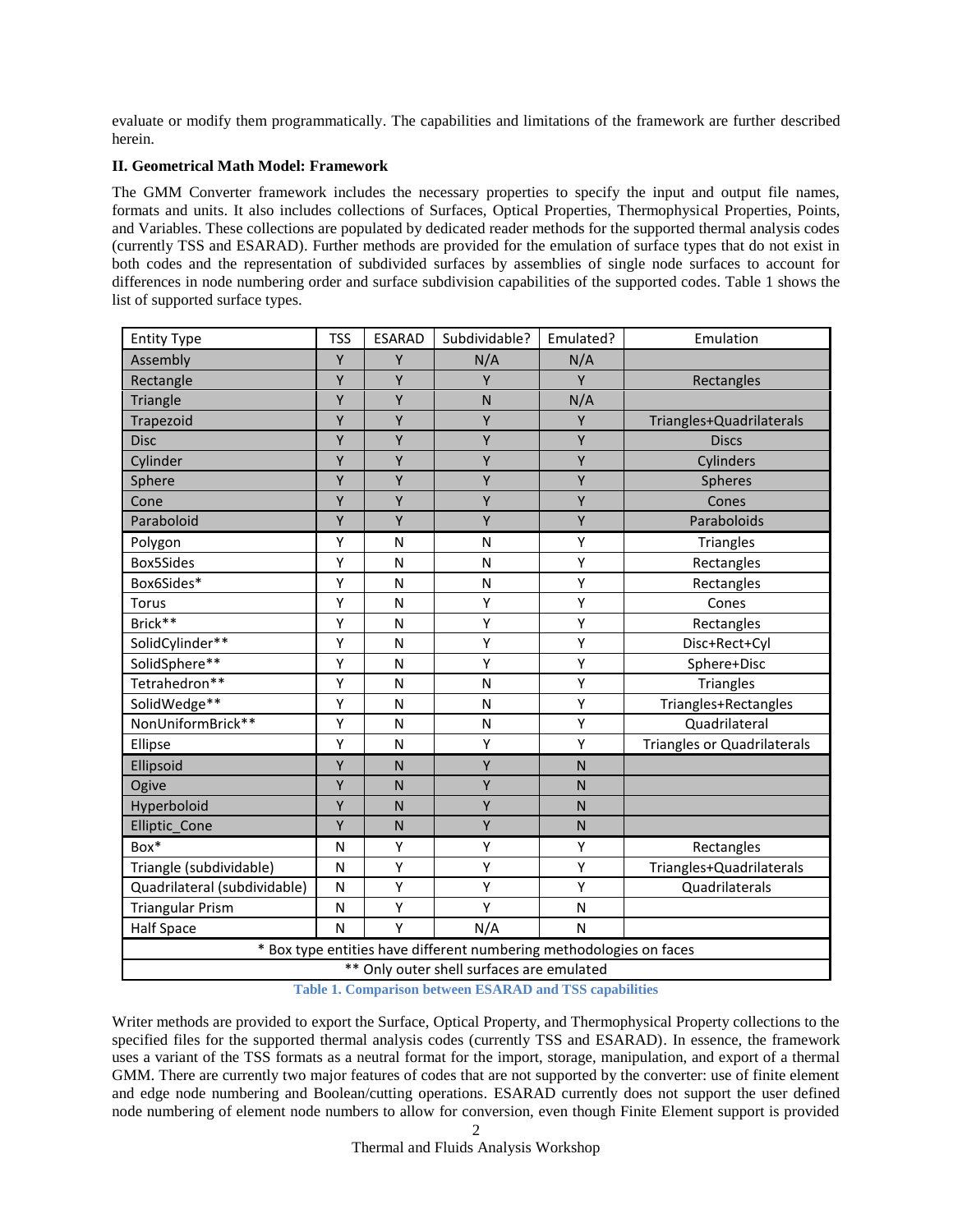(ESARAD automatically merges and renumbers the nodes prior to writing the ESATAN file). Therefore, preservation of the Finite Element node numbering from TSS cannot be preserved upon export to ESARAD. This is critical for conversion in order to maintain the link between GMM node assignments and TMM nodal conductor links. Efforts are currently underway to emulate the surface sub-areas associated with a finite element node but using centroid based surfaces. The second major feature not supported during conversion is the use of cutting operations, which may be used in ESARAD. The conversion process preserves the base surfaces needed for the cutting operation and generates them as excluded from radiation calculations in order for the user to be able to recreate representations of the surface in the destination tool.

| <b>D</b> NESC GMM/TMM Conversion Tool                                                                                                                                         |                                                    |                | $\mathbf{x}$<br>$\Box$<br>$\Box$                                                                                                                                                                                                                                                                                                                                                                                                                                                          |
|-------------------------------------------------------------------------------------------------------------------------------------------------------------------------------|----------------------------------------------------|----------------|-------------------------------------------------------------------------------------------------------------------------------------------------------------------------------------------------------------------------------------------------------------------------------------------------------------------------------------------------------------------------------------------------------------------------------------------------------------------------------------------|
| GMM Conversion   TMM Conversion                                                                                                                                               |                                                    |                |                                                                                                                                                                                                                                                                                                                                                                                                                                                                                           |
| Convert<br><b>Input Geometry</b><br><b>Input Optics</b><br><b>Input Materials</b><br><b>Input Units</b><br>Output Geometry<br><b>Output Optics</b><br><b>Output Materials</b> | <b>TSS to ESARAD</b><br>$\blacktriangledown$<br>Im |                | <b>Entity Emulation</b><br>$\overline{\triangledown}$ Box to Rectangles<br>Select<br>$\sqrt{9}$ 5+ Polygon to Triangles<br>Select<br>$\boxed{\checkmark}$ Ellipse to Triangles/Quads<br>$\overline{\mathsf{v}}$ Torus to Cones<br>Select<br>$\triangleright$ Solid Brick to Rectangles<br>Solid Cylinder to Disc/Rect/Cyl<br>Select<br>√ Solid Sphere to Disc/Tri/Sphere<br>Select<br>$\triangledown$ Tetrahedron to Triangles<br>$\triangledown$ Wedge to Triangles/Rectangles<br>Select |
| Output Units                                                                                                                                                                  | m<br>▼                                             | <b>CONVERT</b> | V NonOrthoBrick to Quad<br><b>▼</b> Enities into SubEntities<br>M                                                                                                                                                                                                                                                                                                                                                                                                                         |

**Figure 1. Graphical User Interface for GMM Conversion**

<span id="page-2-0"></span>The framework provides a GUI for an end user for the GMM conversion as shown in [Figure 1.](#page-2-0) The framework can also be used by developers to import existing models, further manipulate or evaluate the surfaces, and provide additional capabilities if desired. The source code is written in VB.NET and takes advantage of Microsoft's® .NET Framework 3.5. Therefore, it can be incorporated into any other .NET languages, such as C#, C++, etc for further inheritance or use. The work presented here is currently in the process of being evaluated for release for beta testing, with anticipation of releasing it to industry for general use.

# **III. Geometrical Math Model: Conversion Examples**

Verification of successful conversion was done visually in the source and destination software. [Figure 2](#page-3-0) shows an original collection of emulatable surface types (Brick, Trapezoid, Box, Solid Cylinder, Solid Sphere, Tetrahedron, Wedge, NonOrthoBrick, Ellipse, and Torus) as well as various incarnations of these entities. [Figure 3](#page-3-1) shows the converted/emulated shell representation of these entities. The colors correspond to varying optical properties showing the correct application of optical property to the appropriate sides. In some cases, the entities were further subdivided into their respective nodal subdivisions; this is shown by the sub-entities highlighted in yellow to demonstrate their independence from neighboring entities. Upon successful conversion of simple entities, two full observatory models were next utilized for testing: the Lunar Reconnaissance Orbiter (LRO) in TSS and Solar Orbiter in ESARAD. The LRO model was modified to remove the ellipsoid representing the tank and the surfaces with a Finite Element nodalization scheme. [Figure 4](#page-3-2) shows the original model in TSS on the left and the converted model in ESARAD on the right. Visually, the two models appear nearly identical. A more formal verification will eventually be performed by comparing radiation couplings generated by the two codes and ensure that couplings are within the expected errors associated with the Monte Carlo Ray Trace utilized by both codes.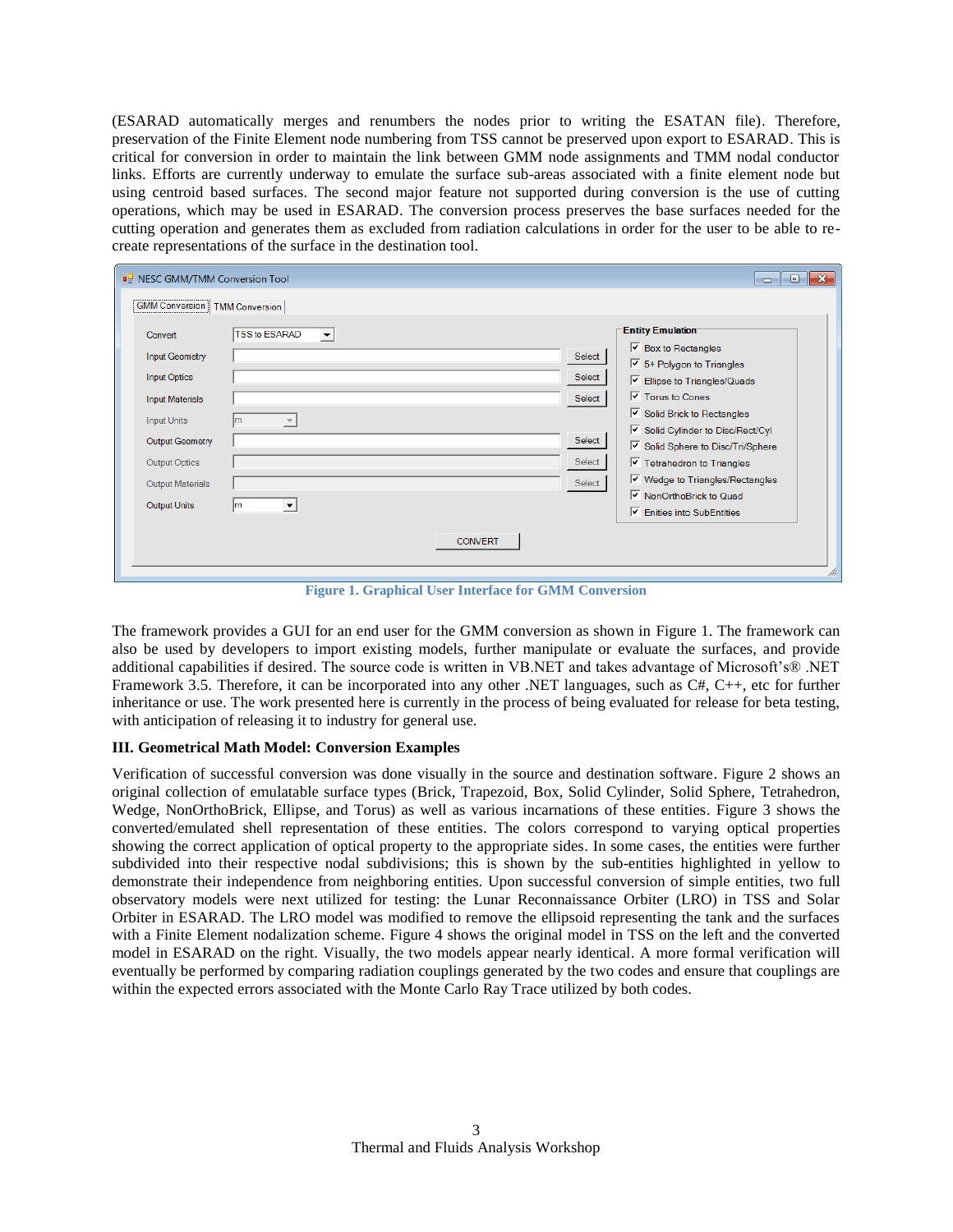<span id="page-3-0"></span>

**Figure 4. Lunar Reconnaissance Orbiter in TSS (left) and converted to ESARAD (right)**

<span id="page-3-2"></span><span id="page-3-1"></span>Thermal and Fluids Analysis Workshop 4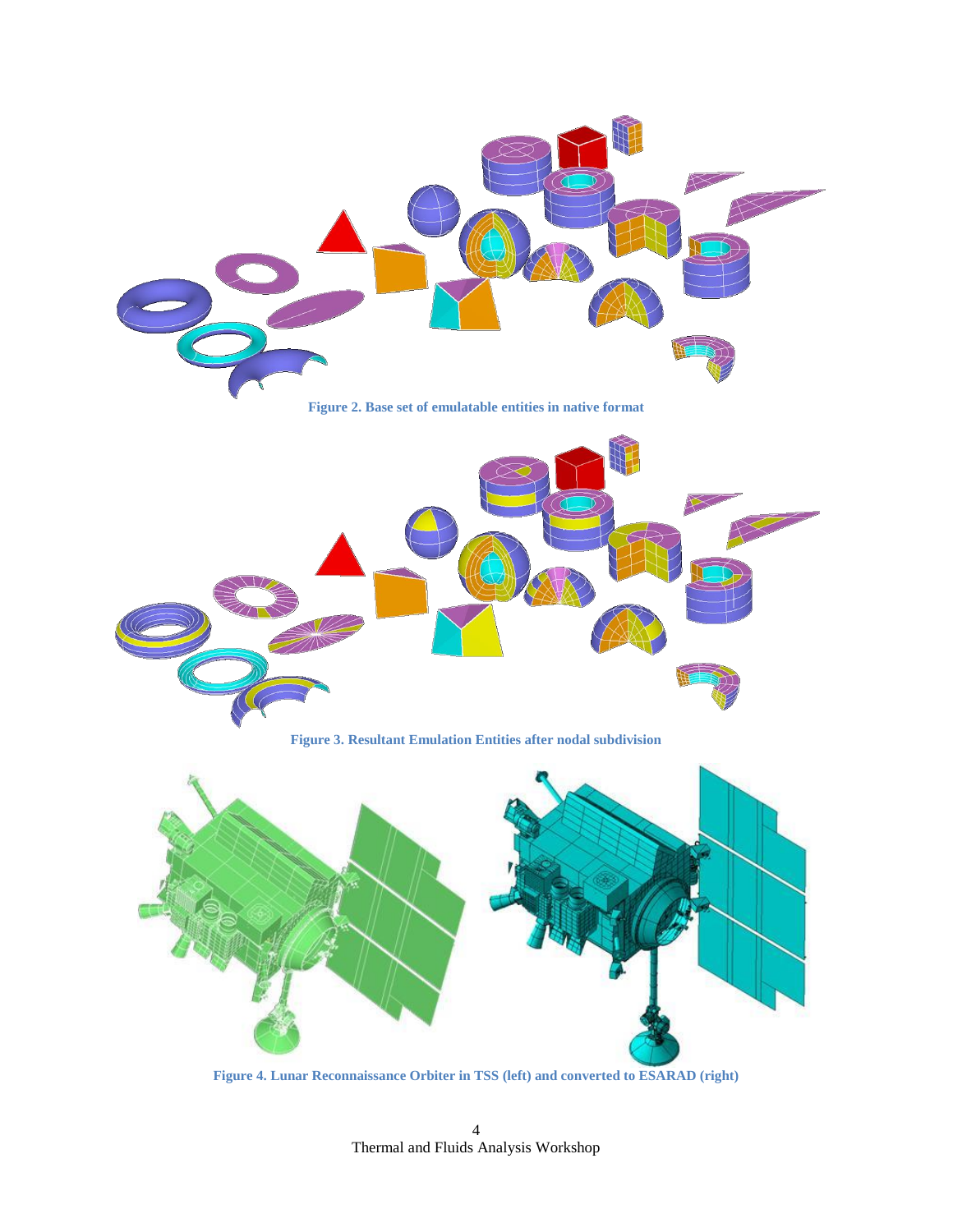Similarly, the Solar Orbiter model was converted from its native ESARAD to TSS. The two models are shown in [Figure 5.](#page-4-0) It should be noted that the Solar Orbiter model includes numerous cutting operations for penetrations through the Sun Shield, which are not converted. The various blue and yellow surfaces in the left image of [Figure 3](#page-3-1) represent the base surfaces used in the cutting operations by ESARAD to generate the final geometry seen in the image on the left side of [Figure 5.](#page-4-0)



<span id="page-4-0"></span>**Figure 5. Solar Orbiter in ESARAD (Left) and converted to TSS (Right), cutting operations not converted**

### **IV. Thermal Math Model: Framework**

The TMM Converter framework supports conversion between SINDA/FLUINT and ESATAN, the respective TMMs of the TSS/Thermal Desktop and the ESATAN-TMS suites. From user-specified input and output file names, dedicated reader methods are used to populate collections of nodes, arrays, registers, conductors, and comments. From these collections, dedicated writer methods are then used to output into the desired format. While the processing of the data blocks (e.g. Nodes, Conductors, Arrays, etc) is fairly straightforward, the conversion of the logic block is far more challenging due to the unstructured nature of the FORTRAN/MORTRAN language utilized by both codes. Since ESATAN and SINDA each provide their own libraries of function in addition to the intrinsic functions of FORTRAN, a collection of wrapper functions may also be output when converting to replicate the functionality of the origination code in the destination code. These wrapper functions are stored in user modifiable text files such that the source code itself does not need modification to introduce new mappings between function in the codes. However, conversion of the syntax for referencing nodal and conductor properties in logic blocks is provided by the framework.

The ultimate goal of the converter is to create an executable code in the converted format, but due to the wide range of syntax supported by both the SINDA and ESATAN formats, there may be certain sections of code that cannot be converted. Therefore, the converter only attempts to convert a majority of the TMM statements encountered in SINDA and ESATAN codes used by major flight projects, but not every single feature, contingency, or special case. User input will still be required post-conversion, as the code must be checked to ensure an accurate, comparable solution is obtained in the converted format. The following sections will discuss the architectural similarities and differences between the two formats, as well as special considerations taken for the specific SINDA-to-ESATAN and ESATAN-to-SINDA conversions.

#### **Comparison between ESATAN and SINDA Formats**

As ESATAN was originally developed based on a SINDA-like framework, it shares many similarities with SINDA. Both programs have data blocks to input variables, nodes, conductors, and arrays in multiple submodels. VARIABLES blocks define time- and temperature-dependent logic to be processed prior to solver execution, as well as allow for the post-processing of logic afterward. In SINDA and ESATAN, HEADER OPERATIONS and \$EXECUTION blocks respectively handle the definition of the thermal case and solution parameters, Both programs also allow for user-defined logic in FORTRAN or MORTRAN which have the additional capability of referencing properties defined in the data blocks. These similarities and differences are shown i[nTable 1. Comparison between](#page-1-0)  [ESARAD and TSS capabilities](#page-1-0)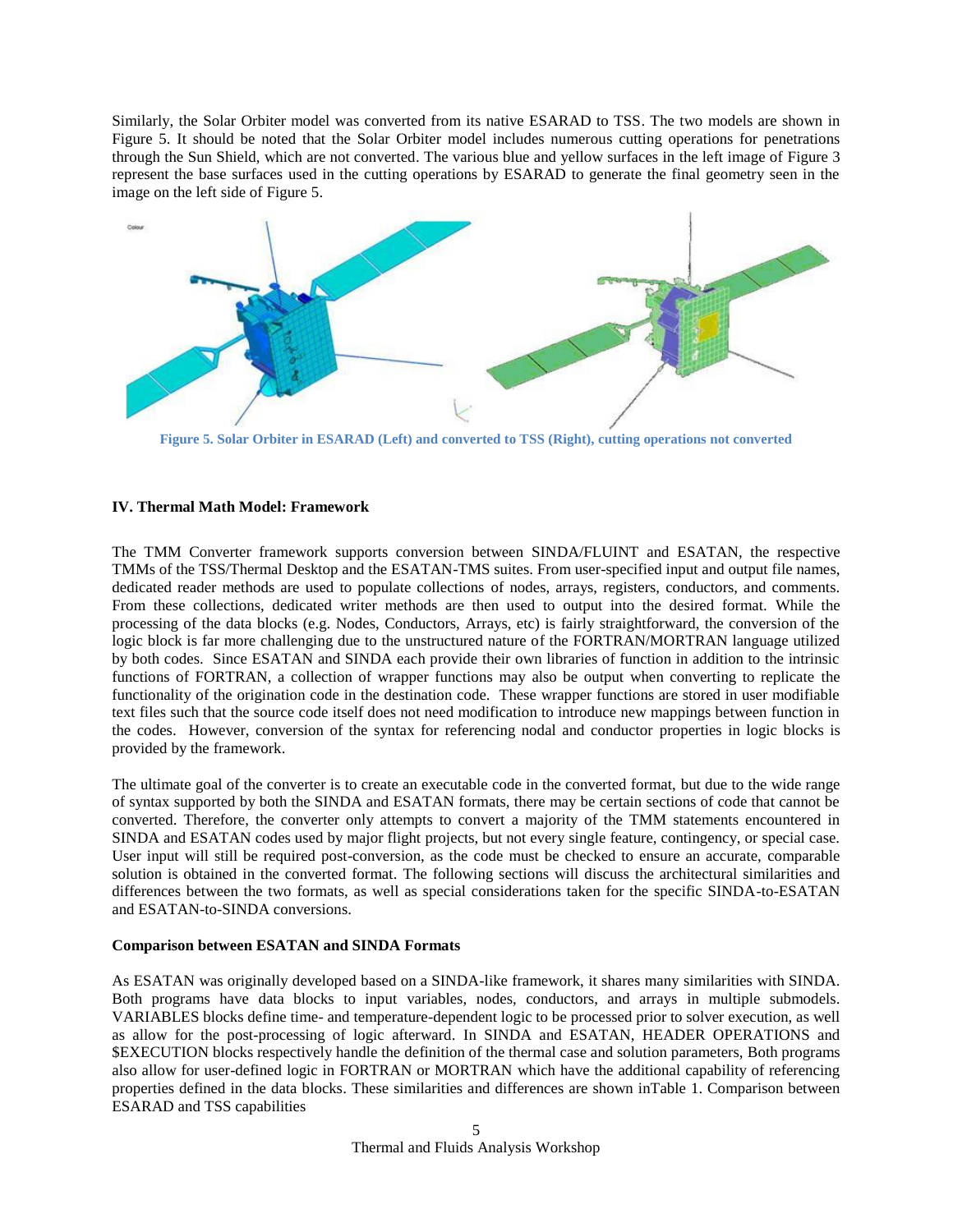| <b>BLOCK</b>     | <b>Description</b>                                    | <b>ESATAN</b>                        | <b>SINDA</b>                                  |
|------------------|-------------------------------------------------------|--------------------------------------|-----------------------------------------------|
| <b>NODE</b>      | <b>Diffusion Node</b>                                 | Y                                    | Υ                                             |
|                  | Arithmetic Node                                       | N (Diffusion with C=0)               | Υ                                             |
|                  | <b>Boundary Node</b>                                  | Υ                                    | Υ                                             |
|                  | <b>Inactive Node</b>                                  | Υ                                    | N                                             |
|                  | <b>Heater Node</b>                                    | N (Same as Boundary)                 | Υ                                             |
|                  | Nested Submodel Hierarchy                             | Y                                    | N                                             |
|                  | <b>Global Submodel References</b>                     | $\mathsf{N}$                         | Υ                                             |
|                  | <b>Node Variables Created</b>                         | T,QS,QA,QE,QI,QR,A,EPS,<br>ALP, L, C | T,Q,C                                         |
|                  | Simultaneous creation of multiple<br>nodes            | DO Loop                              | Supported: GEN, SIM,<br><b>DIM statements</b> |
|                  | Nodes with temp-dependent                             | <b>INTERP function call in C</b>     | Supported: SIV, DIV                           |
|                  | capacitances                                          | value                                | statements                                    |
| <b>SOURCE</b>    | <b>Heat Source Reference</b>                          | N/A                                  | Node Number                                   |
| COND-            | Linear Conductor                                      | Υ                                    | Υ                                             |
| <b>UCTOR</b>     | Radiative Conductor                                   | Υ                                    | Υ                                             |
|                  | <b>Conductor Reference</b>                            | Node Pair                            | Number                                        |
|                  | Simultaneous creation of multiple                     | DO Loop                              | Supported: GEN, SIM,                          |
|                  | conductors                                            |                                      | <b>DIM statements</b>                         |
|                  | Conductors with temp-dependent                        | <b>INTERP</b> function call in       | Supported: SIV, DIV                           |
|                  | conductances                                          | conductor value definition           | statements                                    |
|                  | Trans-submodel connections                            | Only at higher submodel              | Global                                        |
| ARRAY            | Singlet and Doublet Arrays                            | Υ                                    | Y                                             |
|                  | <b>Bivariate and Trivariate Arrays</b>                | Supported in \$TABLES                | Y                                             |
|                  | Array Reference                                       | String                               | Number                                        |
| <b>CARRAY</b>    | <b>Character Array Support</b>                        | N                                    | Υ                                             |
| <b>VARIABLES</b> | <b>Global Variables</b>                               | N                                    | Υ                                             |
|                  | <b>Submodel Specific Variables</b>                    | Y                                    | Υ                                             |
|                  | Submodel Specific Variable Reference                  | String                               | Number (K,XK)                                 |
|                  | Submodel Specific Variables Globally<br>Accessible    | N                                    | Υ                                             |
| <b>LOGIC</b>     | Model FORTRAN Entry Point                             | Υ                                    | Υ                                             |
|                  | <b>Include Additional Files</b>                       | <b>\$INCLUDE</b>                     | INCLUDE, INSERT                               |
|                  | <b>Initialize Values</b>                              | Υ                                    | N                                             |
|                  | Node and Conductor Variable scope                     | Only at higher submodel              | Global                                        |
|                  | Q values reset to SOURCE DATA or zero                 | N                                    | Y                                             |
|                  | at start of Timestep                                  |                                      |                                               |
|                  | Instructions for start of Timestep<br>(VARIABLES 0)   | $\mathsf{N}$                         | Υ                                             |
|                  | Instructions for start of Iterations<br>(VARIABLES 1) | Υ                                    | Υ                                             |
|                  | Instructions for Post Convergence<br>(VARIABLES 2)    | Y                                    | Y                                             |
|                  | Instructions at regular Ouptut Intervals              | Υ                                    | Y                                             |
|                  | <b>User Subroutines</b>                               | Υ                                    | Υ                                             |

<span id="page-5-0"></span>**Table 2. Comparison between ESATAN and SINDA capabilities**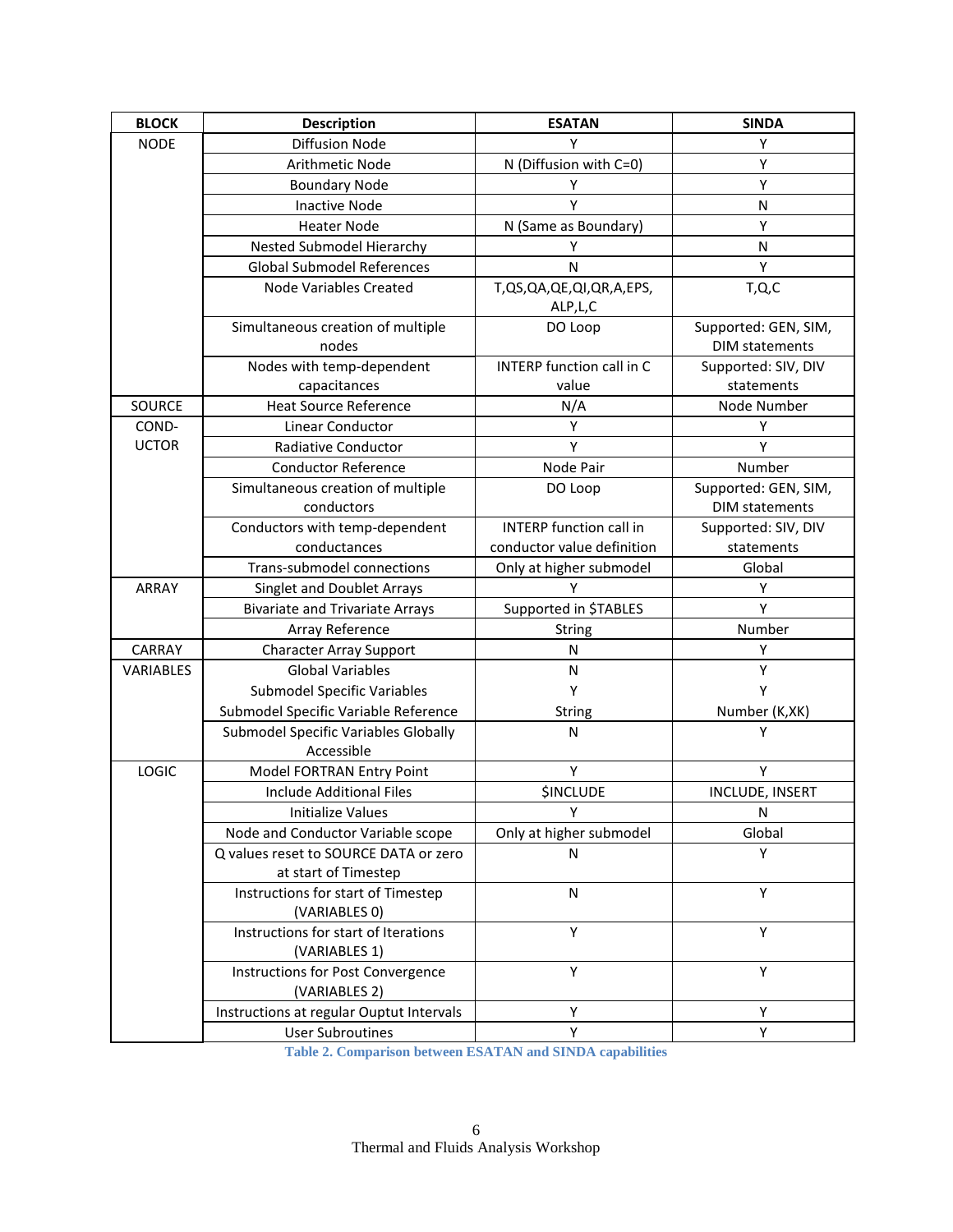As seen in [Table 2. Comparison between ESATAN and SINDA capabilities](#page-5-0) SINDA and ESATAN have many inherent architectural differences. One of the most prominent differences between the two formats is that the ESATAN model structure allows for a hierarchy of submodels where one submodel may be nested in another as a child submodel. In this construct, each submodel may be separately analyzed as a standalone model, and the nodes, conductors, and variables defined in a child submodel can only be accessed by the parent submodel. However, the child submodel can only access local information, not any definitions in its parent or sibling submodels. SINDA, in contrast, places all of its submodels on the same global level and any submodel may reference entities in another.

In the Node and Conductor data block definitions, the most common format includes only the basic node and conductor information for single creation of simple values. SINDA includes a number as the unique identifier for a conductor whereas ESATAN utilizes the node pair as the unique identifier. For the case of multiple conductors in ESATAN between the same node pair, an additional index is implicitly included in the definition. SINDA features special constructs for the generation of multiple or varying values: SIV and DIV statements allow for array-based nodal capacitance or temperature-varying conductance, and GEN and SIM statements create multiple instances of simple value inputs and SIV statements. ESATAN does not allow for generation of a group of nodes or conductors in one statement, but it may be accomplished with a DO loop structure. Furthermore, ESATAN allows the use of library functions in the capacitance and conductance definitions; SINDA only allows intrinsic FORTRAN statements (e.g. EXP, SIN, etc.). Therefore, SIV conductors or nodes in SINDA could be emulated with calls to the INTERP function in the ESATAN library.

SINDA assigns numbers to identify arrays and allows for the use of singlet, doublet, bivariate, and trivariate inputs, whereas ESATAN defines its array names with strings and populates its arrays with the type of variable as defined under the current block declaration (e.g. \$INTEGER or \$REAL). ESATAN allows the definition of singlet and doublet arrays within its \$ARRAYS block and provides explicit array or matrix size definitions after the array name. For bivariate or trivariate arrays, ESATAN defines these in a separate \$TABLES block. MIXARRAY formats, where both integers and floats are defined as array entities, as well as character arrays are not convertible from SINDA due to their lack of support in ESATAN.

SINDA execution begins in the HEADER OPERATIONS block, whereas ESATAN execution begins in the \$EXECUTION block. ESATAN has an added feature of an \$INITIAL block, which allows initialization of data prior to execution, effectively acting as the first "subroutine", as the program executes the \$INITIAL block code only once. Logic in the \$INITIAL block of ESATAN is replicated at the beginning of OPERATIONS in SINDA. In SINDA, Variables 0 handles the time-dependent logic and Variables 1 the temperature dependent logic prior to solution of the heat transfer equations; Variables 2 handles the post-processing. In ESATAN, only the Variables 1 and 2 blocks exist as an equivalent analogy to SINDA, with both time and temperature dependent logic being in the \$VARIABLES 1 block. [Figure 6](#page-7-0) and [Figure 7](#page-7-1) graphically show the comparison of SINDA and ESATAN operations flow for Steady-State and Transient cases, respectively.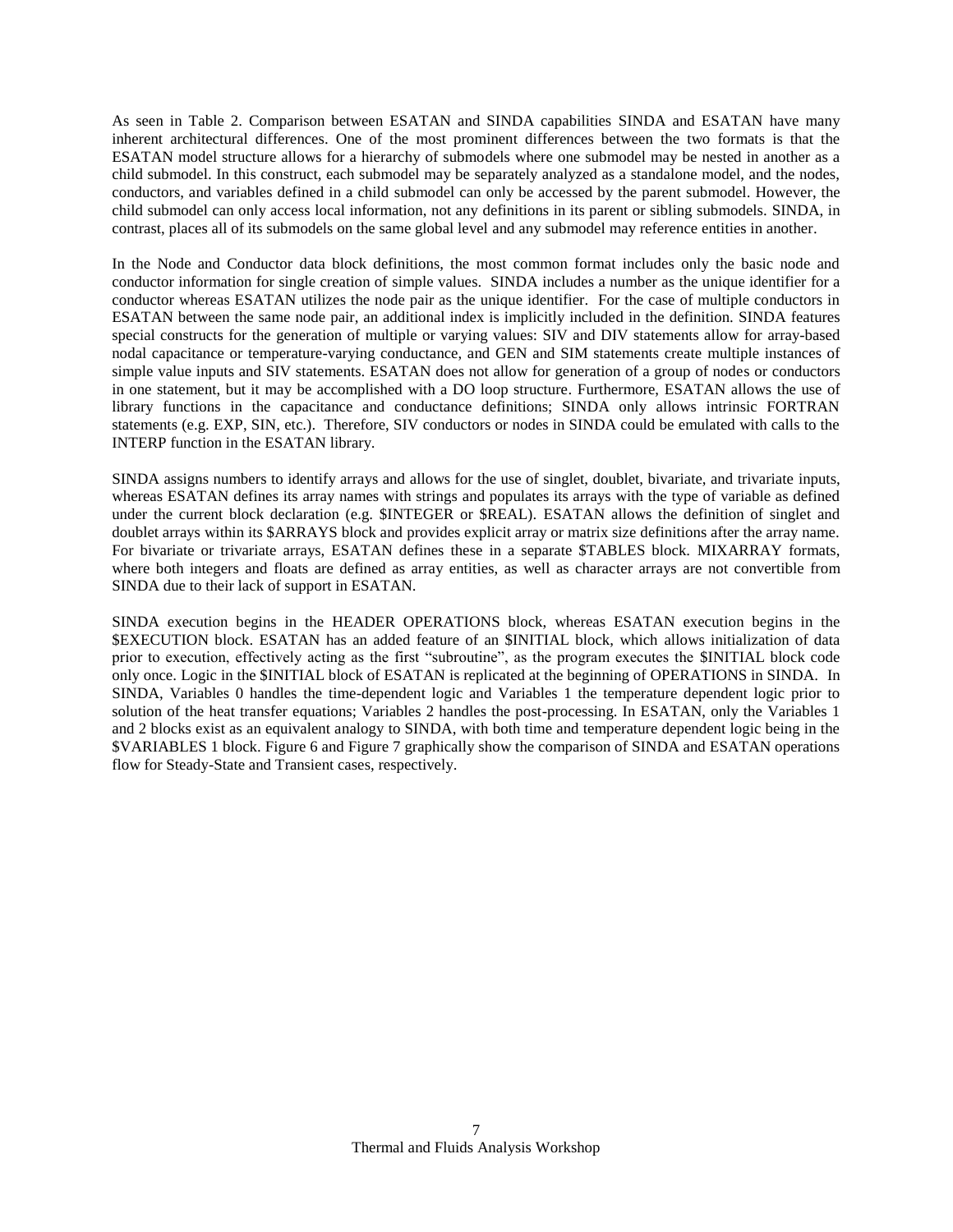

**Figure 6. SINDA and ESATAN Operations Flow for Steady-State Cases**

<span id="page-7-0"></span>

<span id="page-7-1"></span>**Conversion from ESATAN to SINDA**

# Due to the intrinsic differences between two formats, certain features must be removed or emulated from each format to allow them to be converted. For conversion to SINDA, the ESATAN submodel hierarchy must be removed so that all of the submodels are on the same level. However, this prevents duplicate submodel names or duplicate variable names under different submodels from being used. Where possible, the current work attempts to convert equivalent constructs in both formats.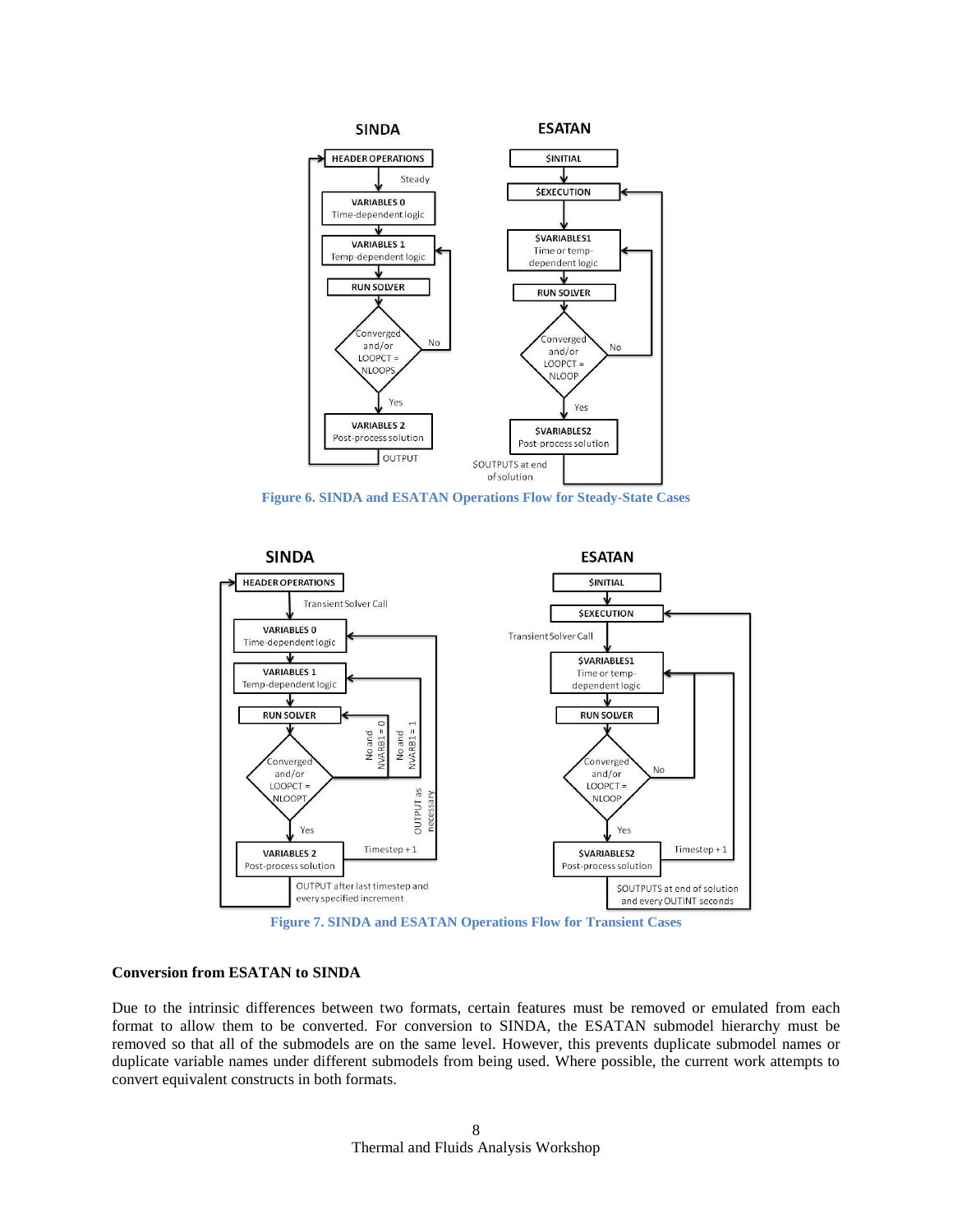In the nodes and conductors block, ESATAN allows for an array-based variation of capacitance or conductance in its node and conductor definitions, respectively, via an INTERP function call. When converted to SINDA, these array-dependent nodes and conductors are assigned an initial, fixed value in the data blocks and then updated with array interpolations in the VARIABLES 1 block. SINDA and ESATAN have directly translatable equivalents for node type in diffusion and boundary nodes; however, in ESATAN, arithmetic nodes are created as a diffusion node with capacitance equal to 0. When converted to SINDA, they are created as diffusion nodes with a fixed value; the ARITNOD subroutine is then called in VARIABLES 1 to re-cast it as an arithmetic node for the solution. This precaution is used such that if the node was defined initially in ESATAN with no capacitance, and a capacitance was later specified in logic, the SINDA compiler does not fail on a node with a capacitance of 0.

ESATAN has an additional feature of an "inactive" node. Inactive nodes are ignored during the solution routine, but their properties may be referenced at any other point within the code. For conversion to SINDA, inactive nodes are re-cast as heater nodes using the HTRNOD subroutine in SINDA, and all subsequent references to the node in the CONDUCTORS block are commented. Thus, the properties for the node are able to be referenced in SINDA without the node having any impact on the resultant solution. ESATAN also allows for "optional" properties to be defined in the nodal input statement, such as heat from environmental and internal sources, area, absorptivity, emissivity, and location in Cartesian coordinates. Since SINDA does not accommodate these, all untranslatable properties are placed into the inline comment as reference, with the exception of heats, which are added later in the VARIABLES 1 block. For references to any nodal properties in ESATAN for which there are no SINDA variable equivalent, such as areas (which are often referenced in the radiative conductance terms for MLI couplings in ESATAN) these variable references are replaced in SINDA with their associated values.

In ESATAN, conductors may only reference nodes in that submodel or its children. Conductors cannot reference nodes in sibling or parent submodels. This is very different from SINDA, where all nodes can be referenced in any conductor block with the proper submodel prefix. Hence, to avoid the unnecessary task of tracking submodel hierarchy to reference conductors, the converter automatically places all conductors in a global submodel and removes the submodel hierarchy in ESATAN, thus making it consistent with SINDA in which all submodels are at the same level. The converter also explicitly places the submodel name before the node number for all conductor generation statements, removing any ambiguity as to which submodel the node number references. Conductor numbers are used by SINDA to refer to the pair of nodes for which the coupling is generated in the conductor statement. ESATAN just directly references the node numbers themselves. For example, in SINDA, a conductor definition may be written as:

5, MAIN.2, BATTERY.3, 15.0

Where the first entry is the conductor number, the second and third are the nodes for which the conductors are being generated, and the last is the conductance value. The same statement in ESATAN may be written as below, but only from the parent submodel of both MAIN and BATTERY:

GL (MAIN:2, BATTERY:3) = 15.0;

If there is a reference in logic for a particular conductor, SINDA references the conductor number directly (e.g. G5) whereas ESATAN references the entire node pair (e.g. GL(MAIN:2, BATTERY:3)). After conversion, all ESATAN conductors are assigned sequential conductor numbers, keeping the linear conductors and radiative conductors in separate ranges. References to conductors in logic are translated to the appropriate conductor number reference.

Arrays were similarly handled as conductors with ESATAN array names being assigned sequential array numbers, with the pre-defined array name in ESATAN placed in the SINDA inline comment. A special provision is made for the ESATAN "shorthand" array input, in which the "@" symbol could denote many subsequent instances of the same value. For example, " $5@1.0"$  denotes that the array should be populated by the value "1.0" five times. This is fully expanded in the array input before storing into the array collection. References in logic to the array name are replaced with the SINDA array number reference.

The unstructured nature of the logic statements complicates conversion of ESATAN to SINDA logic. Wherever possible, wrapper functions were provided in a separate subroutine library to replicate ESATAN subroutines with SINDA subroutines. For example, if an array interpolation routine such as INTRP1 in ESATAN is used, after

> Thermal and Fluids Analysis Workshop 9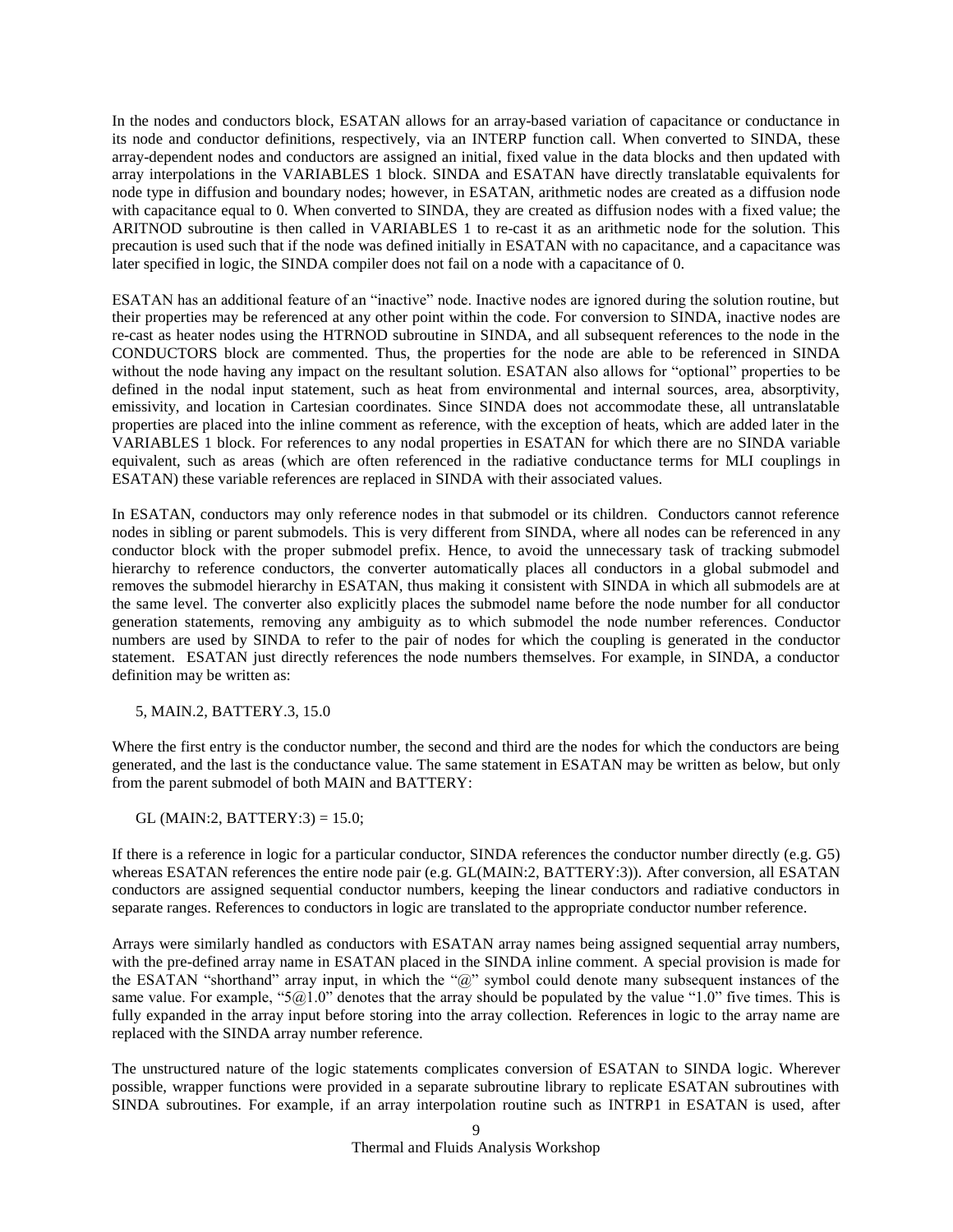conversion the original function call is preserved to call INTRP1 in SINDA. Since no such subroutine exists in SINDA, in the subroutine library a separate wrapper function is written with the name INTRP1 that calls upon intrinsic SINDA functions (such as D1DEG1) to complete the array interpolation. With this method, though, user routines supported via wrappers may not convert correctly. References to ESATAN node variables (e.g. T, QI, etc) are replaced with their SINDA equivalents.

# **Conversion from SINDA to ESATAN**

The reverse conversion from SINDA to ESATAN provided a set of challenges separate from the ESATAN to SINDA conversion. The hierarchical structure of ESATAN submodels does not exist within SINDA, and therefore all conductors, arrays, variables, and logic are moved to the top level in the converted ESATAN format to allow global access. This includes SINDA logic previously written for a specific submodel. In this manner, only node data and numbered user data is defined within a submodel and all conductors and logic are placed into the top level parent submodel.

In the data blocks, since ESATAN does not support generation of multiple nodes or conductors in one statement, all GEN and SIM statements in SINDA are expanded before storing in memory. For nodes and conductors based on expressions or SIV/DIV statements, these are assigned a fixed value in the data blocks and then later computed in the VARIABLES blocks. Also, due to the difference in how ESATAN references conductors and arrays, all SINDA conductor numbers were removed and stored in the inline comment. Since ESATAN defines its array names with strings, a prefix of "ARRAY" was placed before SINDA array numbers such that they would be clearly defined in the ESATAN code.

Recognition of bivariate and trivariate arrays were difficult in SINDA and therefore the converter only takes a rudimentary effort at identifying the type of array based on the number format (integer or float) and sequence of each array. Also, definition of array lengths in SINDA is difficult since SINDA does not explicitly specify the ends of arrays, and therefore other reference markers (such as the beginnings of other arrays or end-of-file statements) are used to extract array length. Although ESATAN is more explicit in its definition of bivariates and trivariates with its \$TABLES block and array headers, conversion of arrays beyond singlets and doublets still proves a challenging task.

To reference properties of nodes in ESATAN logic, the SINDA syntax for this reference is converted to ESATAN syntax (e.g. from "SUBMODEL.T56" in SINDA to SUBMODEL:T56 in ESATAN). Since ESATAN does not use conductor numbers, the corresponding node pair must be found for the assigned conductor number in SINDA and then referenced in the logic whenever there is a call of a conductor property. Furthermore, any K or XK variables created in a particular submodel's user data block in SINDA must be converted to the equivalent ESATAN submodels under the appropriate \$INTEGER and \$REAL blocks. It should be noted that SINDA uses the EQUIVALENCE capability of FORTRAN to allow two variables to be stored at the same address in memory. Therefore, referencing XK would process the bits as a REAL, while K would process the same bits as an integer. This equivalencing is not preserved on conversion and separate variables (K and XK) are created for each number.

In logic, SINDA has certain HEADER blocks that are not immediately convertible to ESATAN. For the HEADER SOURCE DATA block, the information in SOURCE DATA is transferred to the \$VARIABLES1 block in ESATAN where it is added as impressed heat (QI) to its destination node. VARIABLES 0 logic is also transferred to the \$VARIABLES1 block since VARIABLES 0 has no equivalent in ESATAN. In the model execution block, keywords that are used to call a solution routine are replaced if they have an equivalent routine in the format they are being converted to. Control constants and intrinsic conversion constants are also replaced if they have an equivalent constant name in the output format. For other variables, if they exist in the registers block, they are directly converted to the output format without modification.

In SINDA, nodal Q variables are reset to zero at the start of VARIABLES 0. However, in ESATAN, the previous value from the last timestep or iteration persists upon entering VARIABLES 1. Therefore if a SINDA model included all additive instructions  $(Q1 = Q1 + 1.0)$  counting on the reset, ESATAN would cumulatively increase the value while it would be constant for SINDA. Therefore, all nodal Q variables are reset to zero using the SETNDR function in ESATAN. For all other intrinsic functions and subroutines, wrapper functions are used for conversion between formats, synonymous with those mentioned previously for the ESATAN-to-SINDA conversion.